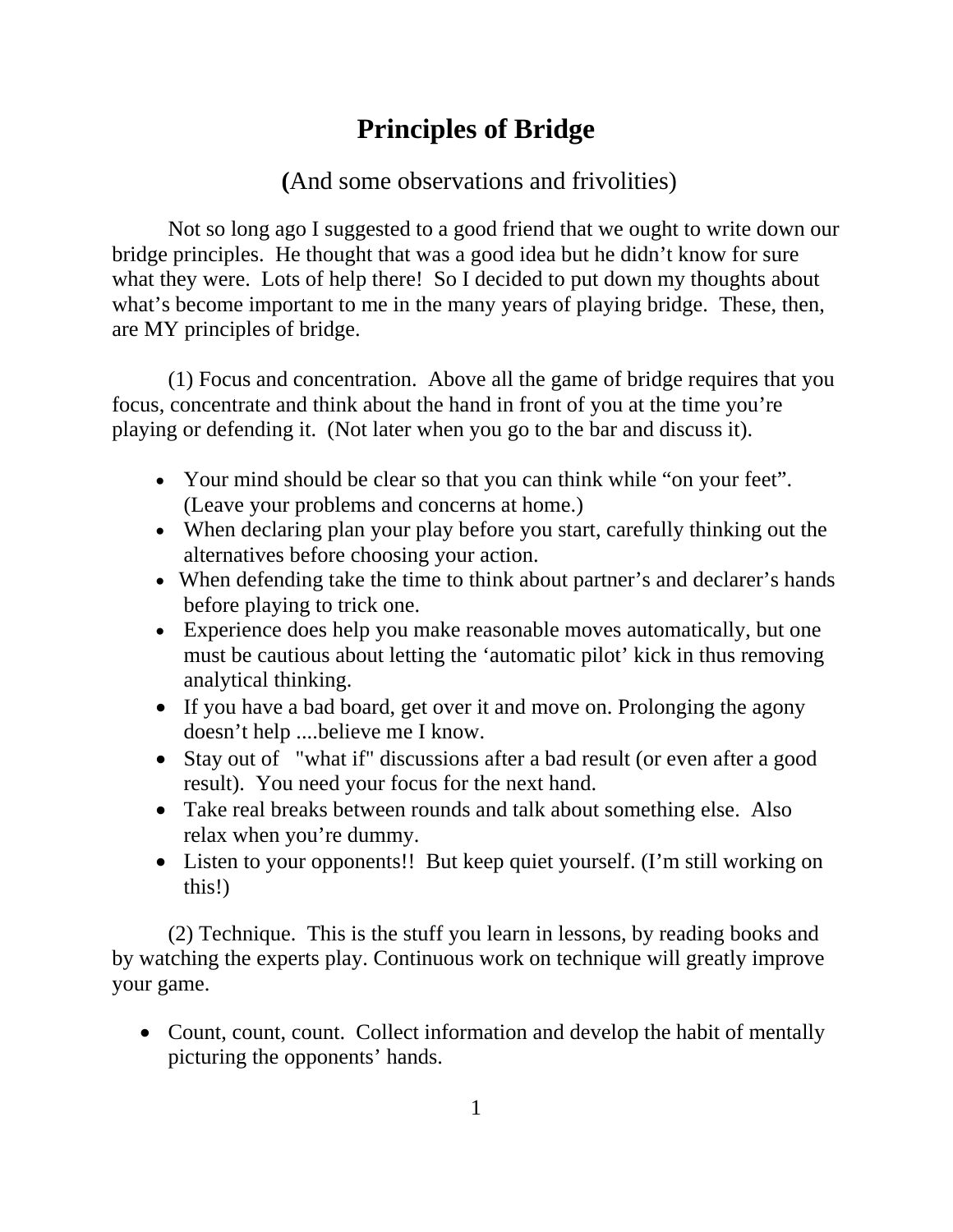- Know your bridge basics and review them periodically.
- Know the language of signaling and discarding...the information that can legally be exchanged by the cards that are played.
- Keep your tempo steady and try not to give away anything in your manner.
- Don't bid the same feature and/or values of your hand twice. Partner heard you the first time.
- You can often win by playing steady solid defense.
- If you have wasted high cards in the opponents' suit, consider doubling and defending.
- Often competitive bidding will alter your values, sometimes quite severely, so listen.
- It is often best to take your losses early in order to keep control. Be willing to give up an early trick in order to get more tricks in return.
- Play the card you are known to hold.....but not at the cost of losing a trick.
- Every card matters and most carry some signal be it an important honest-togoodness attitude signal or a negative inferential one.
- Anticipate, anticipate, anticipate!!!

 (3) Tactics. These are the strategies that one develops with experience, both from playing and from reading books.

- The simplest approach is often best. Fancy stuff often creates confusion.
- If the opponents offer up a gift, keep it!
- Some situations call for you to be passive, other situations call for aggressive actions....try to learn the difference.
- Don't volunteer information unless it can help your side more than it helps opponents. (This does NOT apply to the Alert Procedures.)
- When you see a clear solution, take charge. When you don't, don't!
- When it's right to play defense, defend. When your side has no defense, at least try to push the opponents beyond their comfort zone.
- Negative inferences are just as important as the clues you do hear and see. They can reveal a remarkable amount of information so learn to listen to silence.
- If your hand and partner's hand don't fit, stop bidding. Let the opponents have this hand.
- If you have the opponents right where you want them, don't get greedy by doubling and thus warning them to escape.
- Keep your partner on balance and the opponents off balance.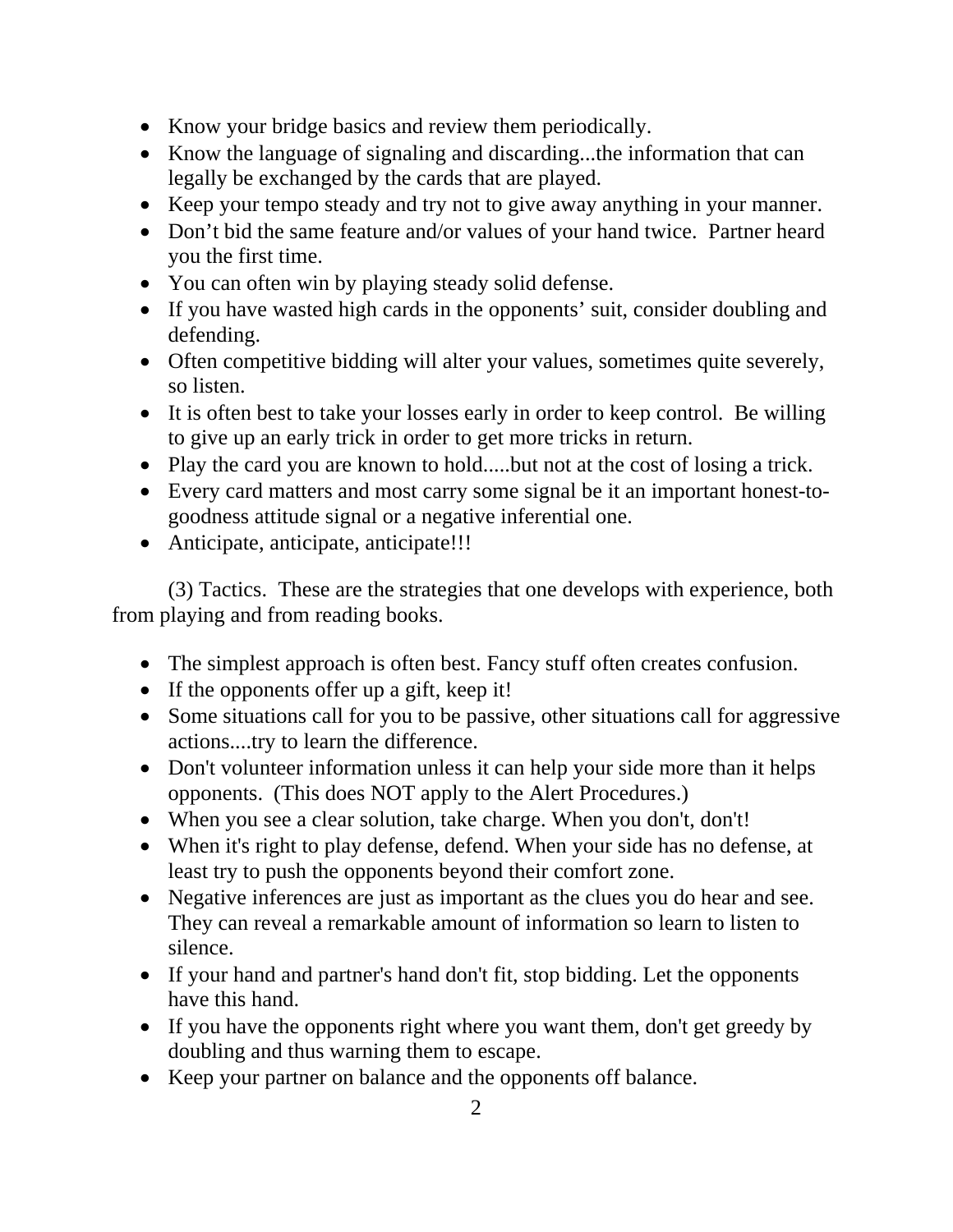- Don't double the opponents unless you can beat them!
- Focus on getting the best result possible, not the best possible result.
- "Pass" is more often the winning bid than one might expect. "If your hand doesn't look like a one-bid, two-bid or three-bid, maybe a pass is in order." (Edgar Kaplan)
- When in doubt whether partner's bid is forcing or not, BID.
- Don't bid unbalanced hands and balanced hands the same way.
- Bid lots with fits, and much less with misfits.
- Principles of bridge are more important than rote memorization of facts.
- MUD dirties the bridge table.

 (4) Partners and Teammates. These are the people who are on your side of the contest. They are your friends and comrades....at least for the time being! The others are OPPONENTS and that fact should be kept in mind at all times.

- Let your partner do his/her job.
- Make things as easy as possible for your partner.
- Help your teammates/partner enjoy the game and do their best. Criticizing them seldom produces better results.
- In any close situation, lead partner's suit.
- Try to give your partner accurate information.
- If partner is under some pressure, allow leeway.
- If partner's play had good reasoning but it just didn't work out this time, don't criticize or blame.
- Be both trustworthy and trusting.
- If partner makes a final decision, it is usually best not to overrule it as it's bad for partnership trust.
- It is more important to build on partnership tactics and attitudes than to build individual technical skills.
- Practice and play good defense as it's one of the most fulfilling aspects of the game.
- Contrary to popular belief, bridge partners DO NOT exist to make your life difficult.
- When you want to consult another player about a disaster, ask about your hand, not partner's.

 (5) Opponents. These are the enemy but always remember that it's a friendly battle. After all without them there is no game!

• Help your opponents have a good time and feel respected. Be courteous.